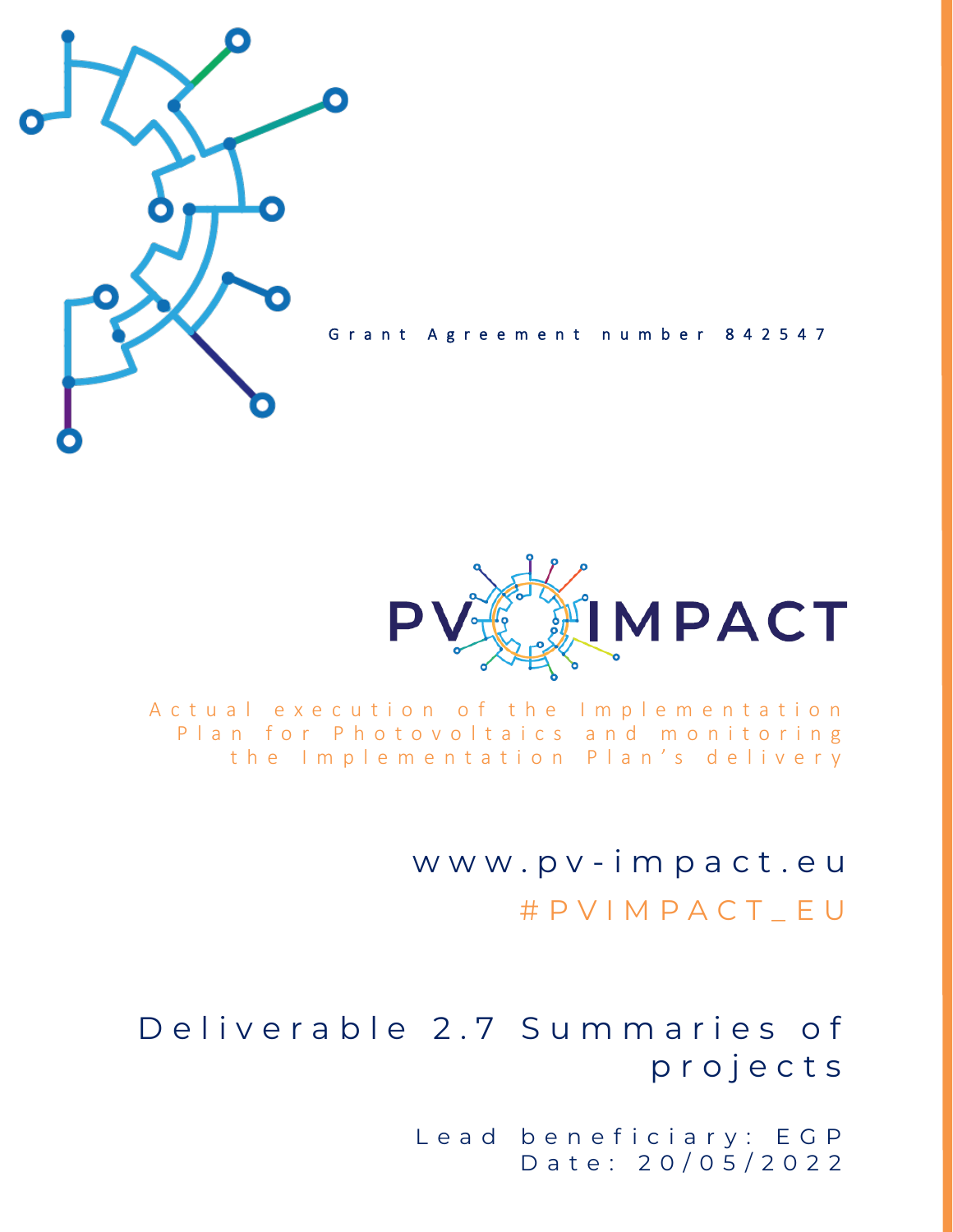

## D is claimer of warranties



This project has received funding from the European Union's Horizon 2020 research and innovation programme under grant agreement No 842547. The sole responsibility for the content of this publication lies with the authors. It does not necessarily reflect the opinion of the European Commission. The European Commission is not responsible for any use that may be made of the information contained therein.

# A b o u t P V I M P A C T

PV IMPACT will try out a variety of approaches to stimulate PV research, development and innovation initiatives in Europe. The first part of the project will focus on inviting companies to matchmaking events so they can find partners with whom to work on future projects under EU and/or national funding schemes. The project will also target two specific industrial companies: ENEL Green Power and Photowatt. Another important part of the project will be to monitor progress in PV. Data will be collected on public spending in the EU, on private spending, on the kinds of projects being funded and on the overall performance of PV technology. Forecasts for future spending will be made according to various scenarios. The project will track whether improvements in the performance of technology are keeping pace with expectations and will make recommendations to European funding authorities.

# P V I M P A C T P a r t n e r s



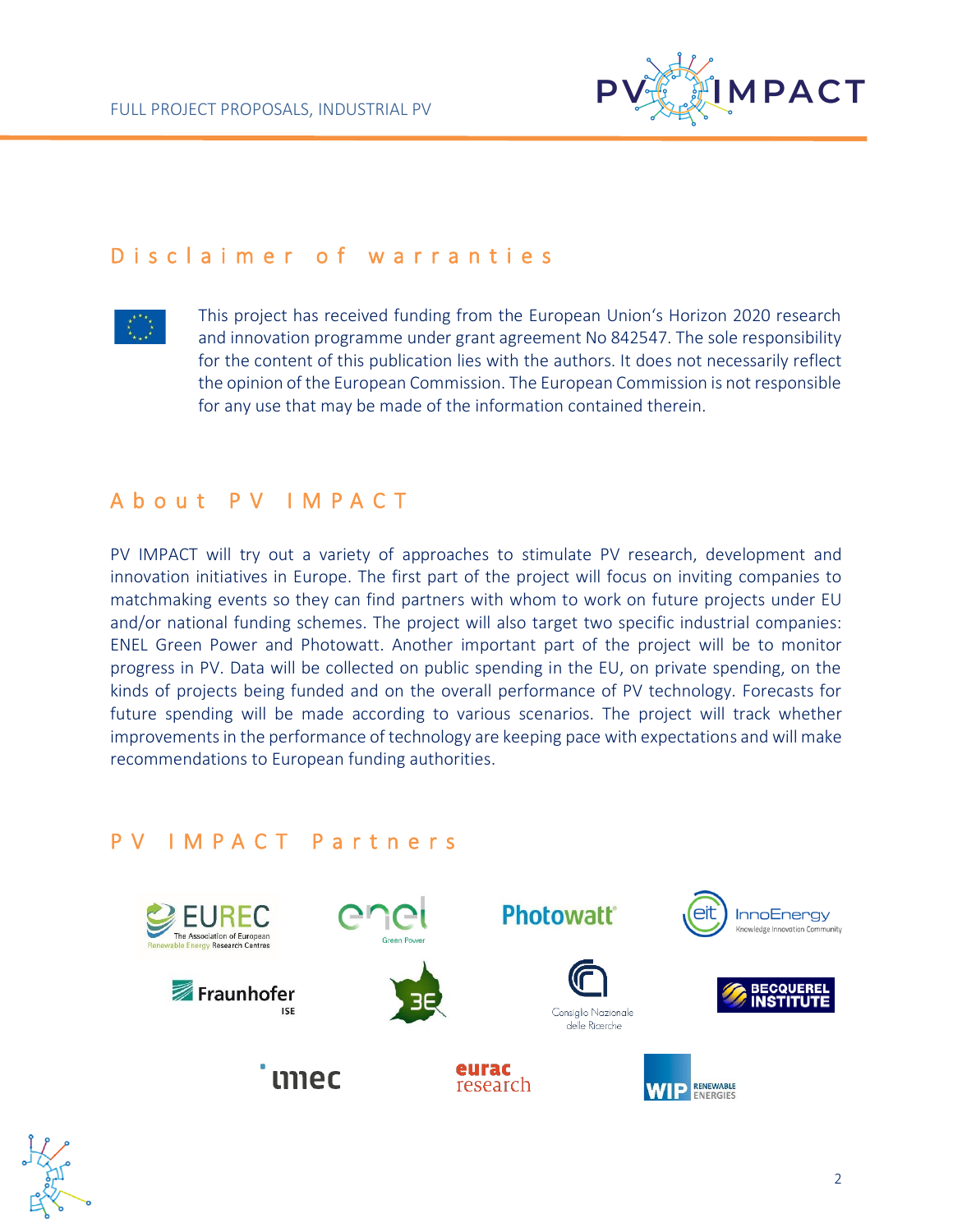

## Document information

| <b>Title</b>  | Deliverable 2.7 - Summaries of projects |  |
|---------------|-----------------------------------------|--|
| Lead author/s | Daniele Proietti (EGP)                  |  |
| Contributors  | n/a                                     |  |

### Document history

| <b>Date</b> | <b>Revision</b> | Prepared by | Approved by  | <b>Description &amp; status</b> |
|-------------|-----------------|-------------|--------------|---------------------------------|
| 10/05/2022  |                 | EGP         |              | First draft                     |
| 20/05/2022  |                 | <b>EGP</b>  | <b>EUREC</b> | Final version                   |

### Dissemination level

|           | <b>Public</b>                                                                                   |  |
|-----------|-------------------------------------------------------------------------------------------------|--|
| <b>RE</b> | Restricted to a group specified by the Consortium (including the<br><b>Commission Services)</b> |  |
| CO        | Confidential, only for members of the consortium (including the<br><b>Commission Services)</b>  |  |

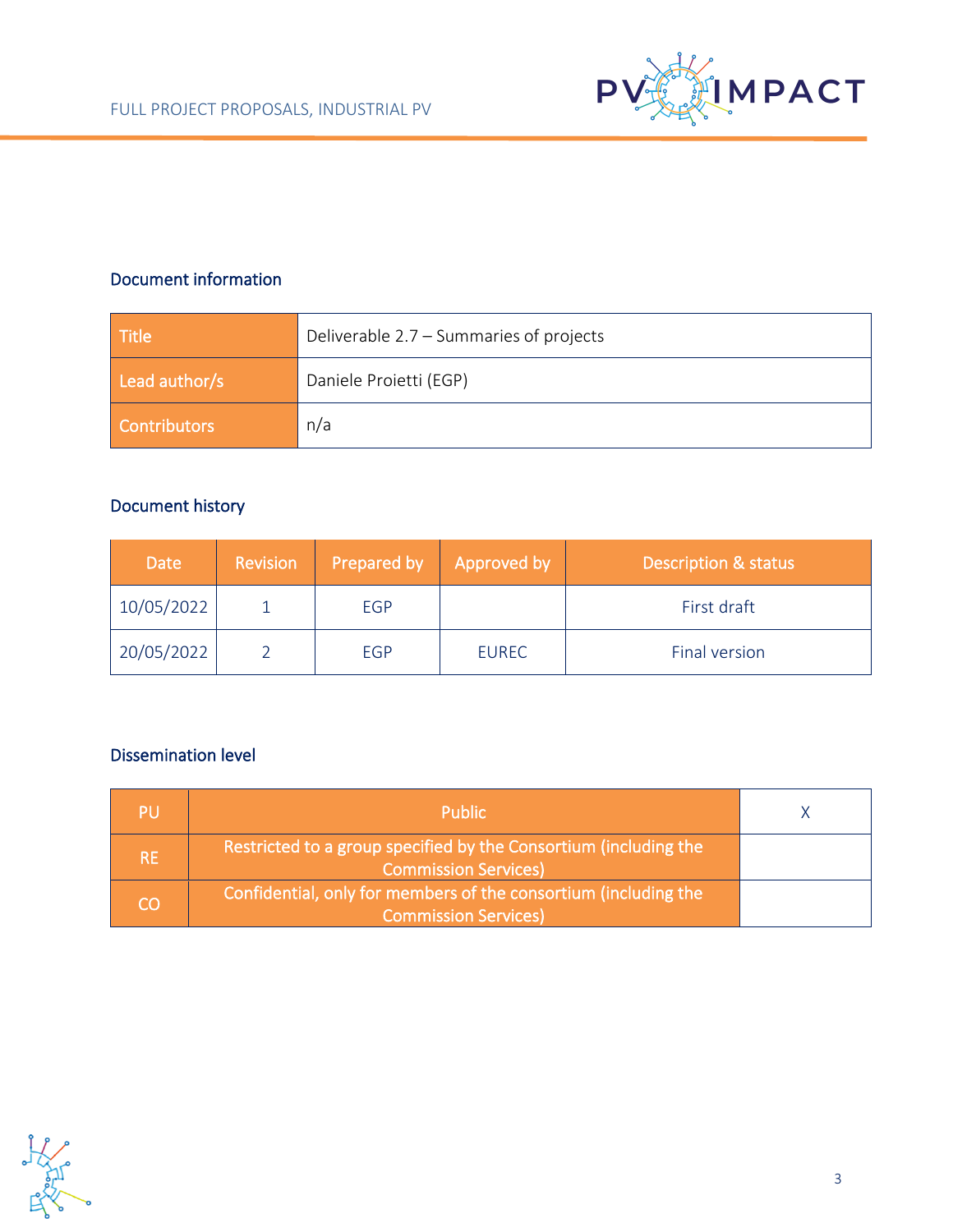

# Contents

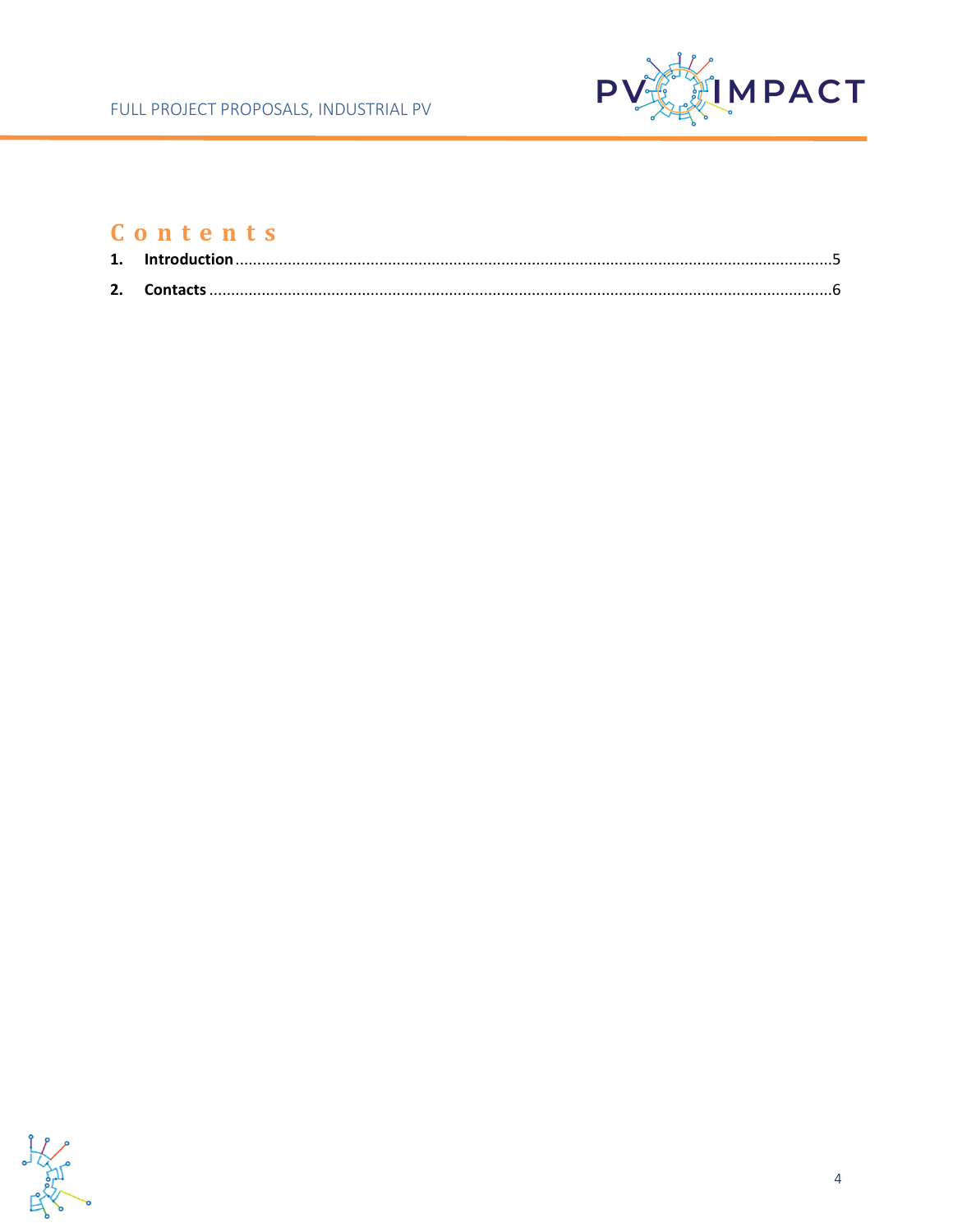

# <span id="page-4-0"></span>1. Introduction

Work Package 2 aims to strengthen the interactions between R&I stakeholders in Italy to help them realise the Implementation Plan efficiently. This Work Package has been used to write proposals for joint projects supporting the Implan and to submit them to appropriate funding bodies, specifically Italian ones. The Work Package also creates mechanisms to share information and results about R&I activities within Italy and to create a national roadmap for PV R&D. It has intended to unite Italy's R&I capacity in PV using EGP's fab in Catania as the nexus and encourage specialization of Italy's labs.

Tasks 2.5 concern hosting teams at Catania Innovation Lab & Hub. This deliverable, entitled *Summaries of projects* intended to describe the execution of the opening of EGP's Catania Innovation Lab & Hub to third parties, where joint work would be performed that relates to the Implan. EGP wanted to promote this kind of best practice in order to stimulate the exchange of expertise in the field of PV research as support to the activity of Task 3.4. The model, adapted for each specific reality, could be applied by all the partners of the project and the activity could be considered as one of the bases for the creation of a strong interconnection between the industrial and academic partners.

Unfortunately, due to COVID-19 pandemic and related restrictions that started in March 2020 (month 12 of the project), it was not possible to carry out the planned activities at the Innovation LAB & Hub.

In like manner, experience would have been exchanged with Photowatt, which was also opening its lab (i.e. in Task 3.4), but this was not possible due to reasons explained above.